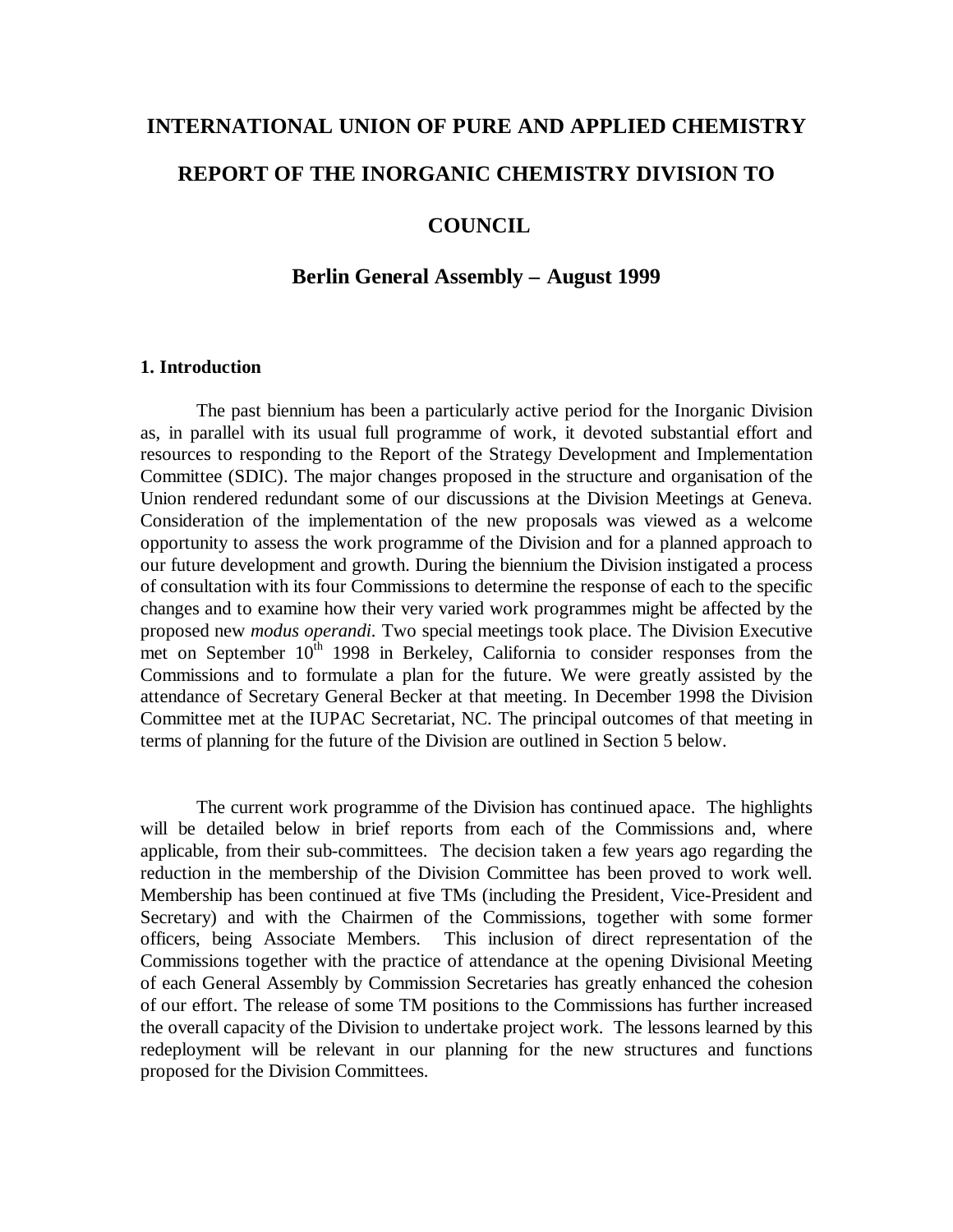This direct input from the Commissions to the Division Committee has also been vital because the activities of Division II are very diverse and it would be unrealistic to expect that any small group of scientists however experienced could critically and expertly assess them. The Inorganic Division houses classic IUPAC expertise in the assessment and determination of Atomic Weights and in a broad range of topics in Inorganic Nomenclature (Commissions II.1 and II.2 respectively). In addition the importance of modern Inorganic Materials and of Materials Chemistry was recognised some time ago and Commission II.3 has over recent years, through a policy of active recruitment, built up impressive expertise in materials. Our fourth Commission, which started life as a limited lifetime Commission, is specialised in Isotope Specific Measurements as References and has quickly established itself as a key player in the operation of International Measurement Evaluation Programmes (IMEPs).

The Division was represented at the meetings of the IUPAC Committee on Biomolecular chemistry by Prof. G. J. Leigh (Geneva Aug. 24<sup>th</sup> 1997) and by Prof. N. G. Connelly (London Feb.  $14<sup>th</sup>$  1998) as reported by its Chairman Prof. U. K. Pandit. Commission II.2 will continue to provide representation for the Division at this Committee.

#### **2. THE NAMING OF NEW ELEMENTS**

The Division has proposed to the President and Officers a procedure to be followed in the naming of elements 110 to 112 that would ensure that the kind of difficulties that arose in the naming of elements 103 to 109 could not reoccur. This proposal has been well accepted by the relevant communities. The first stage of the procedure, which is the assignment of priorities to claims by a joint IUPAC/IUPAP Working Party, is now almost completed. Provided that the timetable can be adhered to the report of this Working Party will be available at Berlin. The next stage, that of seeking suggestions for names from the Laboratories to which the priorities have been assigned, can then commence. This will be followed by the formal proposal of names by the Commission for Inorganic Nomenclature (CNIC) and the review and approval procedures. Because the preparation of element 114 and more recently of elements 116 and 118 have now been reported, the need for a well-established and accepted naming procedure is very obvious.

## **3. REPORTS FROM THE COMMISSIONS**

#### *Commission II.1 Commission on Atomic Weights and Isotopic Abundances.*

The principal function of this Commission is to provide the worldwide chemical and scientific communities with accurate data on atomic weights and isotopic abundances of the chemical elements. The rapid development of mass spectrometric methods has led to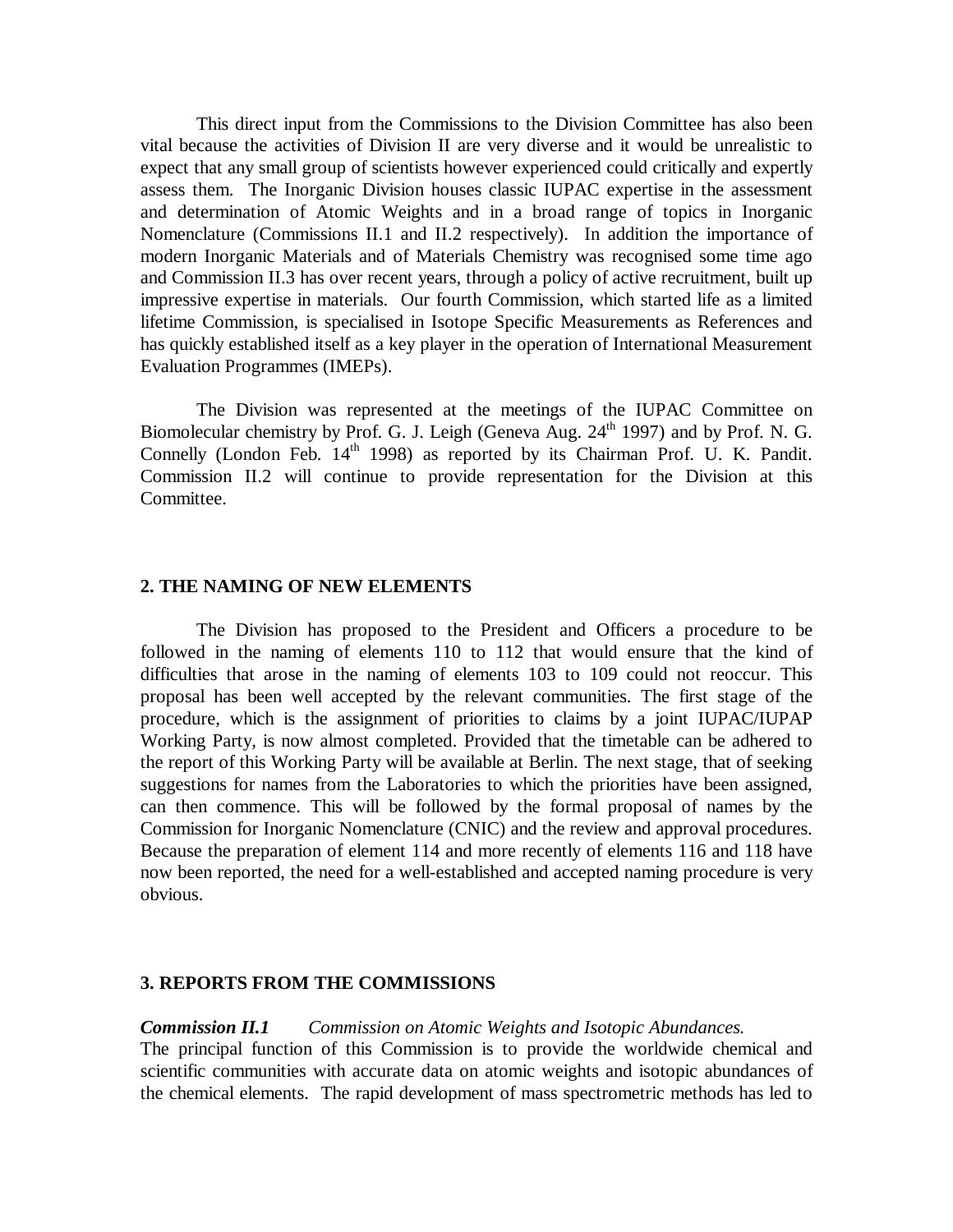more and more precise isotopic measurements in various materials and has made it possible to recognise small isotopic variations in many elements due to chemical or physical effects. These isotopic variations have assumed considerable importance in many areas of endeavour and measurements of them are indispensable in both technological and scientific applications.

Three subcommittees optimise the Commission's efforts to collect, interpret, summarise and define the increasing amount of new data. These are the Subcommittee for Isotopic Abundance Measurements; the Subcommittee for Natural Isotopic Fractionation and the Subcommittee for Non-Terrestrial Isotopic Abundance Data. All these subcommittees met at Kloster Seeon (Germany) 20-21 August 1997 and reported to the Commission at Geneva.

# *Publications*

'Isotopic Composition of the Elements 1997'. *Pure and Appl. Chem. 70 (1998) 217-235.* This is a completely revised version of a report first published in 1991.

'History of the Recommended Atomic Weight Values from 1882 to 1997: a Comparison of Differences from Current Values to the Estimated Uncertainties of Earlier Values', *Pure and Apple. Chem. 70 (1998) 237-257.*

# *In preparation*

'Atomic Weights of the Elements 1997'. This publication appears from the Commission every two years and the 1997 version, which will appear in PAC, is currently in the final proof stage. For the first time ever no changes in atomic weights will be reported but the paper will contain important information from the subcommittees.

 'Natural Isotopic Fractionation of Selected Elements'. This paper, currently in circulation, is a summary paper on the observed fractionation of some thirteen elements.

'Reporting of Relative Lithium Isotopic Abundance Ratio Data'. This paper is also currently in circulation within the Commission prior to publication.

# *Future Activities*

In addition to its commitment to continue to provide the standard values for atomic weights of the elements and on isotopic compositions the Commission has initiated a project on an *'The Year 2000 Element by Element Review of the Atomic Weights'.* This will be a major publication and will update an earlier 1984 edition. An expert group met in Hiroshima in November 1998 and a draft has been prepared for the Berlin General Assembly. The volume will contain a review of the  $20<sup>th</sup>$  century effort and a forecast into the  $21<sup>st</sup>$  century. Several themes will be addressed including the move from chemical to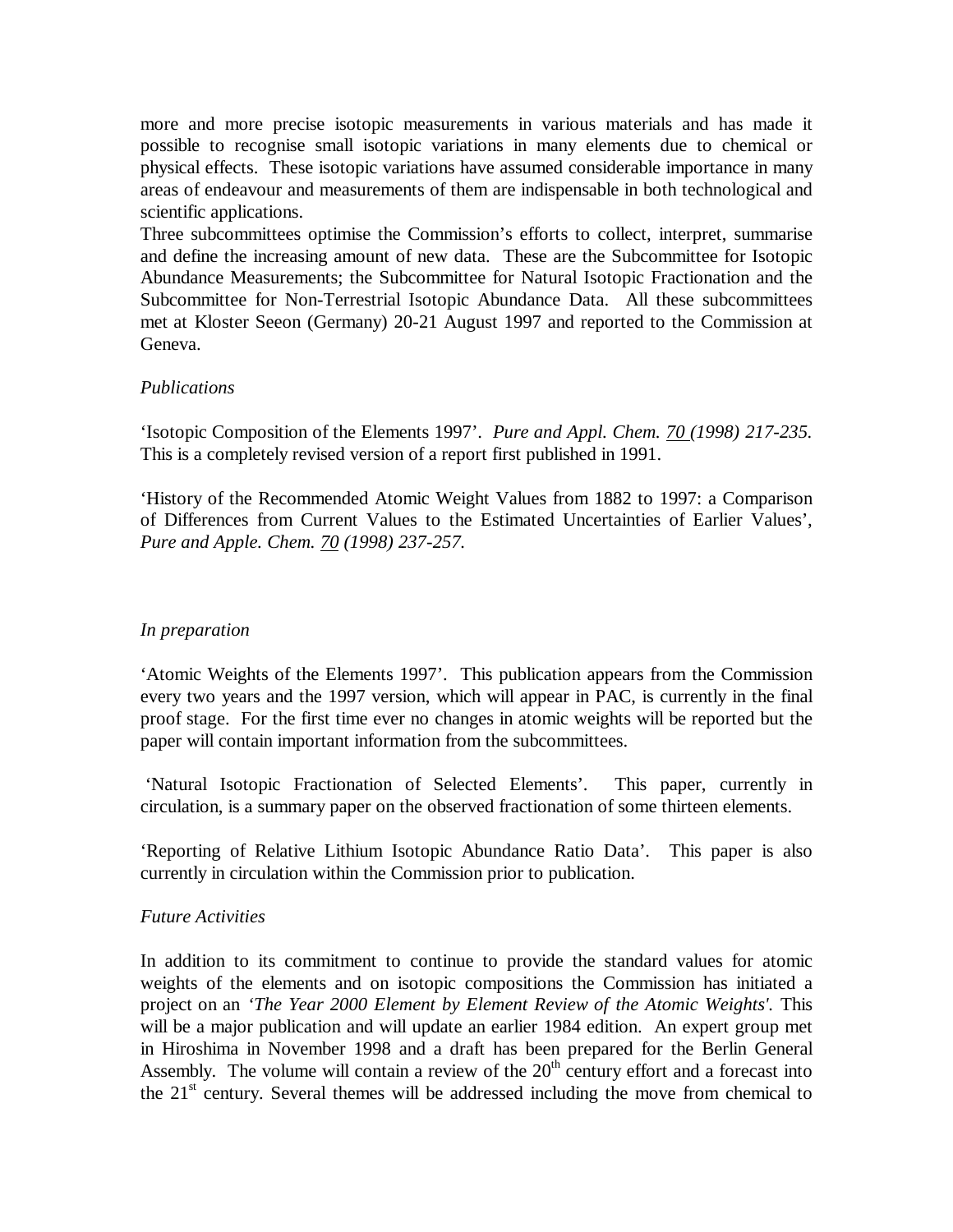physical methods of calculating atomic weights, the rise of metrology and the evolution of the concept of constant atomic weights in nature to that of variability in nature. The Subcommittee for Non-Terrestrial Isotopic Abundance Data is preparing a summary of isotopic variations in all non-terrestrial matter and a new edition of 'The Technical Booklet' is also in preparation.

The Commission has now also established a Web page containing documents and reports but with access confined to Commission members during its trial period.

# *Commission II.2 Commission on Nomenclature of Inorganic Chemistry*

The main elements in the work programme of this Commission have continued to be in the core activity of defining inorganic nomenclature. Particular emphasis has recently been placed on the Second Volume of the Red Book, on a revision of its First Volume and on the emerging development of Computer Assisted Nomenclature. The Commission met at Delaware (July 25 -  $27<sup>th</sup>$ , 1998) with the meeting being supported by Montell and DuPont.

#### *Red Book Volume II*

This major project is very close to publication. Chapter 8, which describes the nomenclature for *Inorganic Radicals* was reviewed in detail at Delaware and has undergone some major changes. It will need to be resubmitted to IDCNS for approval. It is planned separately to submit the revised chapter for publication in , *Pure and Appl. Chem.* parallel to its inclusion in Red Book Vol. II

# *Revision of Red Book Volume I*

This project has now been externally reviewed and accepted under the new procedures and is our first Divisional project. It is led by Professor N.G. Connelly and was thoroughly considered at Delaware by a Working Group of the Commission. Particular attention will be paid to monitoring, insofar as is possible, consistency with the current Red Book I, Red Book II, the Blue Book and the Guide (1993). Each chapter of the current version was reviewed, the necessary revisions were outlined and agreed and responsibility for each was assigned to a member of the Working Group.

#### *Computer Assisted Nomenclature*

This project, which is being driven by a Working Part of the Commission led by Professor A. Dress, was also extensively discussed at Delaware. The estimated time required for software development for this very major change in nomenclature practice was 10 manyears and the Working Party envisaged a realistic perspective for IUPAC nomenclature work in that decade as having parallel efforts within local and global nomenclature systems. Local nomenclature is concerned with naming in the traditional sense of the word within restricted classes of compounds whereas global nomenclature is ambitiously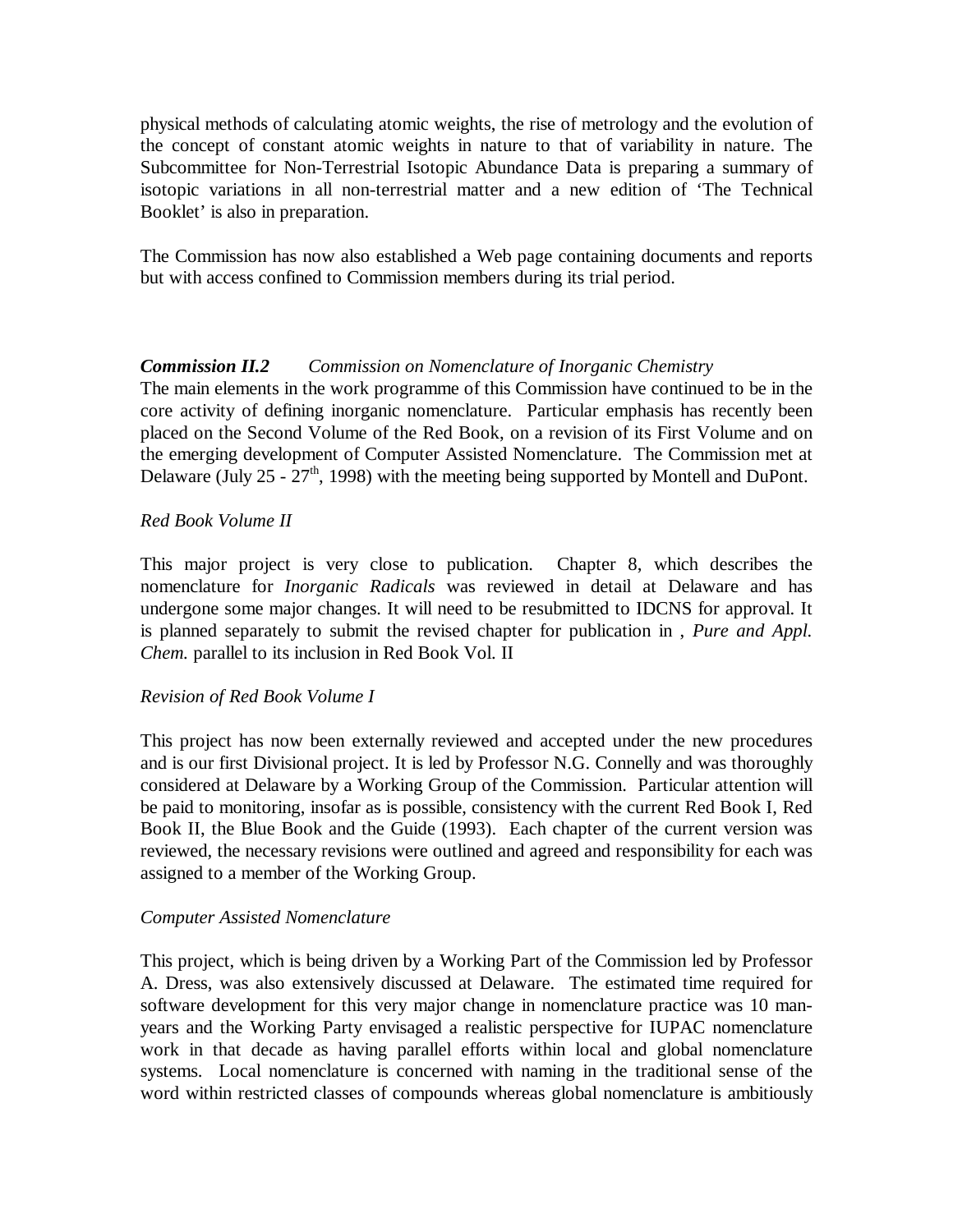viewed as a universally (or almost universally) applicable method for computer encoding of chemical structures. The Commission will make detailed suggestions that IUPAC set up a task force which should be able to attract external support and funding e.g., from the EU and/or commercial sources. A work programme for such a Task Force has also been drawn up. The area of Computer Assisted Nomenclature is clearly of very major interest to IUPAC with considerable commercial potential.

#### *Transfermium Elements Nomenclature*

The Commission reviewed the rules and boundary conditions for the naming of transfermium elements with particular reference to the principles to be followed in the naming of elements 110-112 (cf. Section 2 above).

#### *Publication in Nomenclature*

'Principles of Chemical Nomenclature – A Guide to IUPAC Recommendations' by G. J. Leigh, H. A. Favre and W. V. Metanomski and edited by G .J. Leigh (Blackwell Science, Oxford, 1998)

#### *Other Projects*

The Commission also considered at Delaware and has reported progress on the *Metallacycles* project and the *Muonium* paper. The problems arising in the usage of *Ligand Abbreviations* were discussed and a revised document will be circulated.

#### *Commission II.3 Commission on High Temperature Materials and Solid State Chemistry*

This Commission works primarily on focused international projects concerned with inorganic materials. A Web page is in place describing its current projects and it has provided a further listing of potential Materials projects for the IUPAC strategic initiative in this area. The Commission met at Ljubljana (June  $12/13<sup>th</sup> 1998$ ) where considerable progress was reported in its work programme.

#### *Technical and Educational Projects*

A report entitled *'Chemical Research Needed to Improve High Temperature Processing of Advanced Ceramic Materials'* was reviewed at Ljubljana and is currently being amended in preparation for publication.

Also reviewed was a major report on *'High Temperature Mass Spectrometry Ionisation Cross Sections'* which has now been distributed to experts. A final version will be reconsidered by the Commission at Berlin.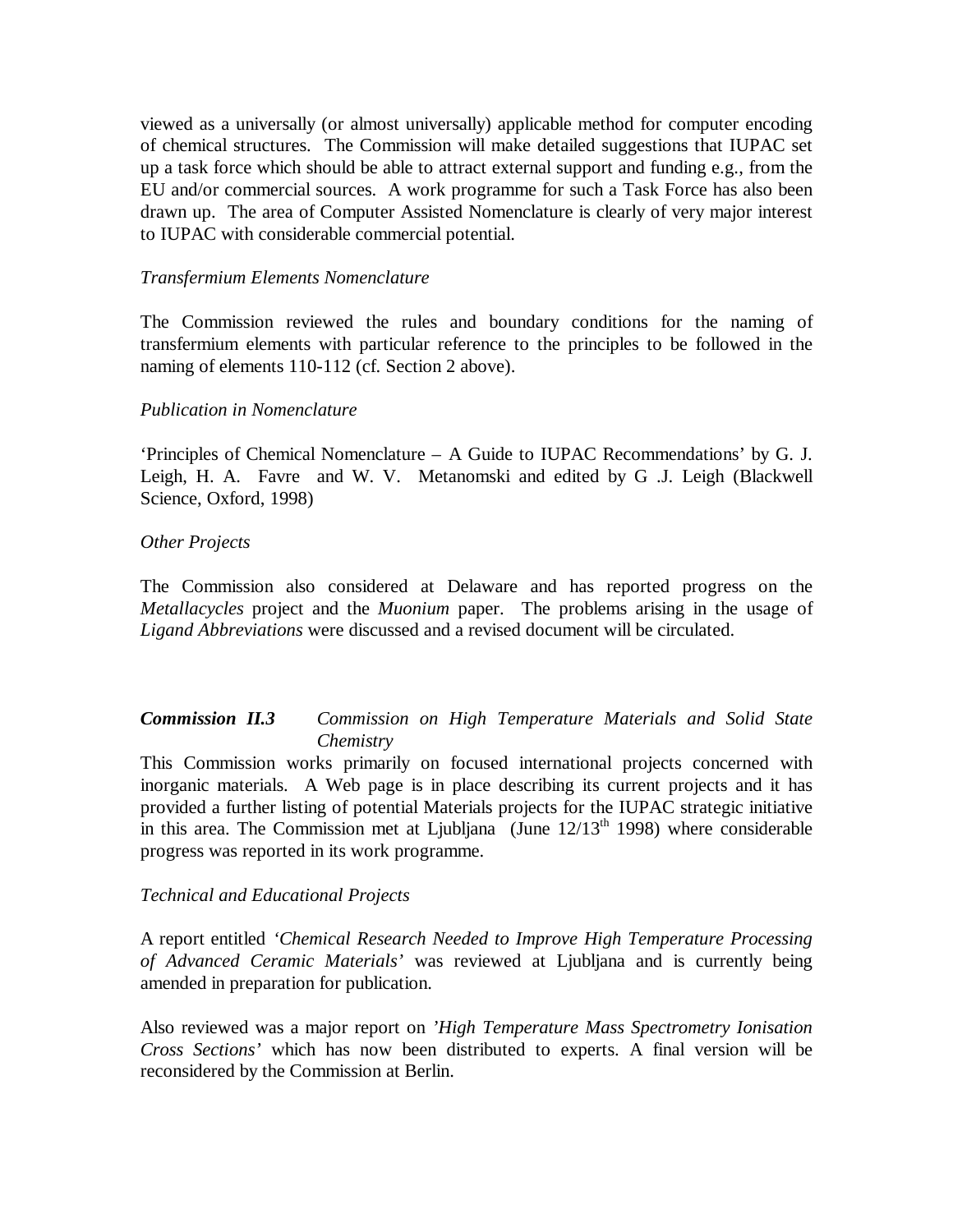Another Commission-sponsored article for *Pure and Appl. Chem.* will describe the *'Calculation of Equilibrium Thermodynamic Properties of High Temperature Superconductors.'* Its value will be to inform on the existence of collected data and on a new tool for their interpretation.

A report giving details of twenty-one *'Teaching Experiments in Solid State Chemistry'* each of which has been tested and evaluated by Commission members will shortly be made available to interested users on the Web through the IUPAC Website.

Other ongoing projects in the ceramics area concern the *'Surface Analysis of Ceramics'* and *'The Structure and Properties of Ceramic Fibres'.*

#### *Terminology Projects*

An manuscript entitled '*Terminology for Diffusion in the Solid State'* and containing in excess of 100 terms has now completed the review process, has been approved by IDCNS and is in course of publication in *Pure and Appl. Chem*.

A paper containing proposed '*Terminology of Silicon Nitride based Ceramics'* has been published in *J. Eur. Ceram. Soc.* and *Bull. Amer. Ceram. Soc.*for comment. It will now be sent to additional expert reviewers before publication.

A Pool Project with Commission IV.1 has now produced an extensive list of abbreviations and terms and the resulting manuscript '*Terminology Used in Sol-Gel Processing of Advanced ceramics and Inorganic/Organic Polymers'* has been discussed by both Commissions. A complete and corrected draft document will be ready for Berlin.

'*Terminology of Vapour Deposition.'* Six experts are each contributing a section to a draft document which will be considered by the Commission at Berlin.

# *Sub-committee on the Characterisation of Carbonaceous materials and New Carbons*

The objective of this sub-committee is to assemble the various national standards for this most important and widely used material and to publish a comparative listing of those standards that are considered to be critical. This project is now nearing completion and the resulting report will replace an earlier and by now almost obsolete listing (*Pure and Appl. Chem., 51 (1976) 1561).* The sub-committee has also identified a need for clear terminology for carbon nanotube materials.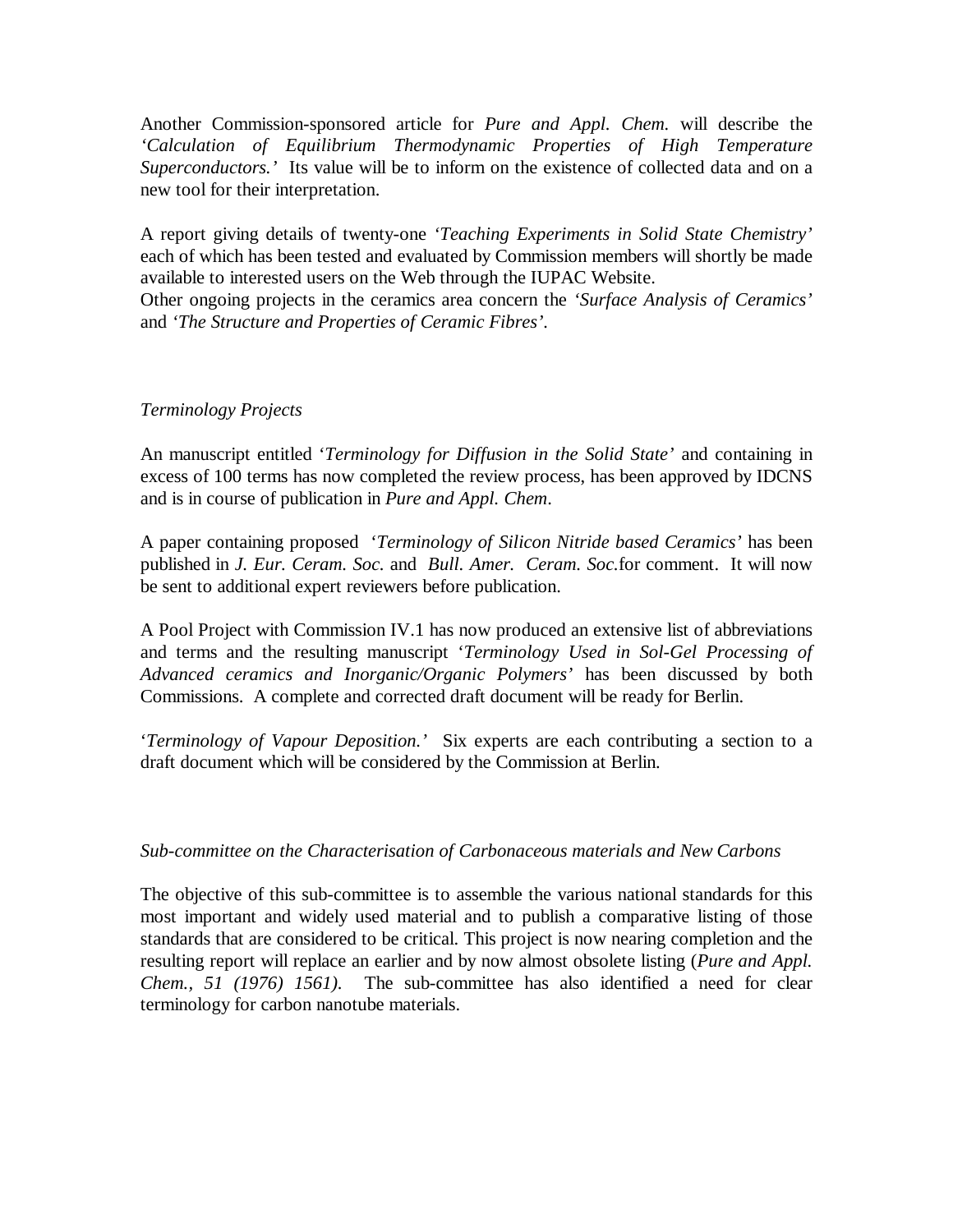### *Conference Series on High Temperature Materials Chemistry*

The plans for the Tenth conference in this series to be held at Julich on April  $10^{th}$  -14<sup>th</sup> 2000 are now well advanced. Approval for its sponsorship has now been received from IUPAC and the panel of invited speakers has been announced.

# *Professor Karl E. Spear*

It is with the greatest of regret that I have accepted the resignation of Karl Spear from the chair of Commission II.3. He has, over many years given outstanding service and effective leadership including the hosting of the highly successful ninth in the Conference Series on High Temperature Materials Chemistry at Penn State in 1997. He is a great colleague and will be sorely missed.

# *Commission II.4 Commission on Isotope Specific Measurements as Traceable References*

This Commission is promoting international traceability of measurements using primarily isotope dilution mass spectrometry (IDMS) to establish the reference values. In conjunction with the International Measurement Evaluation Program (IMEP) organised by the Institute for Reference Materials and Measurements (IRMM),EU, the Commission has made a very significant contribution by providing the IDMS data to the determination of the reference values and to the evaluation of accuracy of analytical methods used in the IMEPs.

The Commission has changed membership in the current biennium to become more international, with members from Japan, USA, Switzerland, China, Belgium, Germany and Korea. To give the new members the opportunity to fully participate in the planning and execution of the new activities, the Commission will meet on October 12 and 13, 1998, at the National Institute of Materials and Chemical Research, Tsukuba, Japan.

This meeting will review the status of the ongoing IMEPs (described briefly below) and will also discuss future programmes. The agenda will include: promotion of the on-going IMEPs; preparation of new types of reference materials (considering cost and labour) required for the future IMEP studies; increasing the number of participating certifying laboratories and evaluation of traceability of IDMS for the determination of trace elements in more complicated natural matrices such as soil and sediment These discussions are definitely needed to establish IDMS for various types of materials as a traceable reference in chemical measurements and to evaluate accuracy of other analytical methods used in the analysis of complex real-world samples.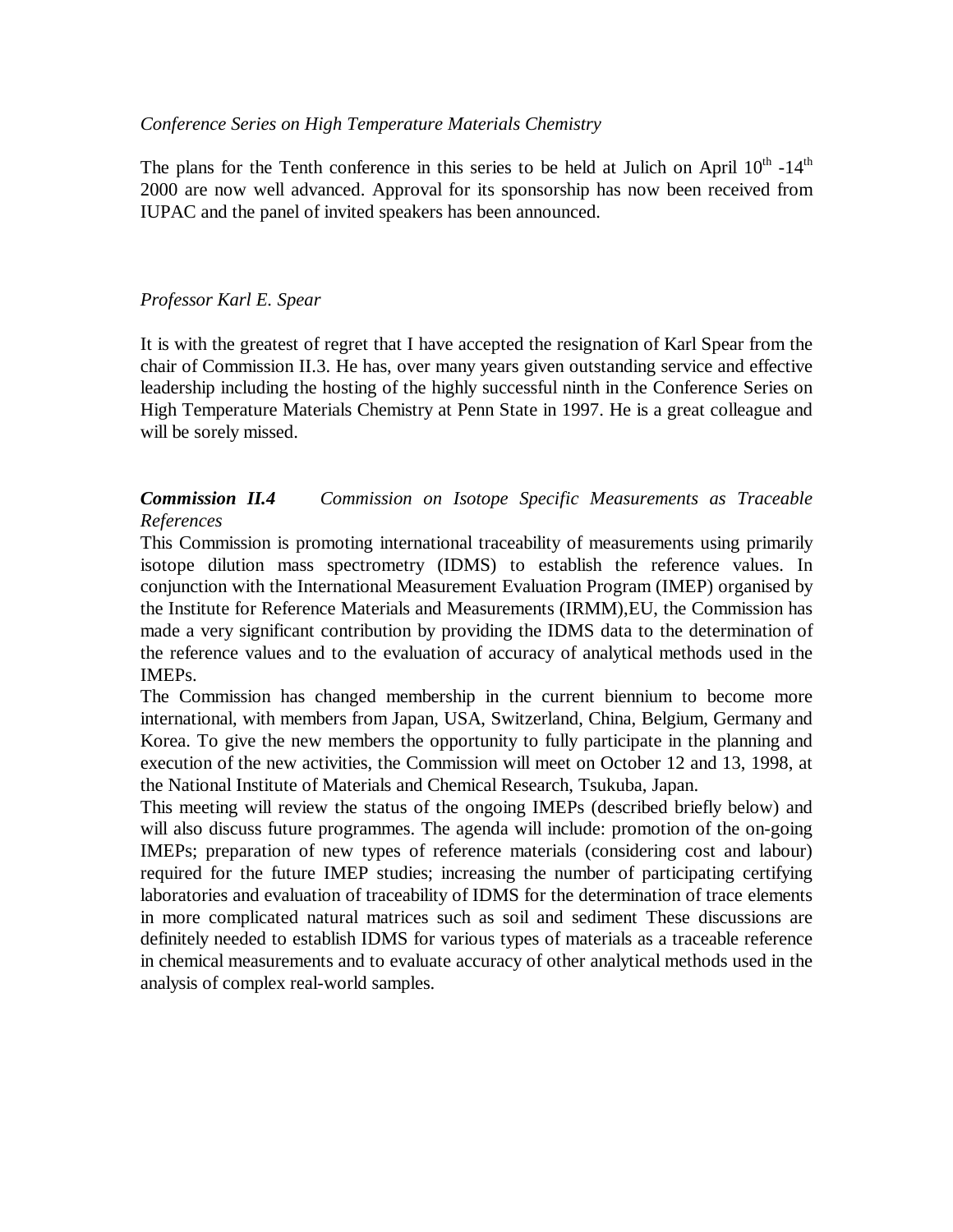#### *Current Programmes*

*International Measurement Evaluation Programmes(IMEP-6): Trace Elements in Natural Water*

This was the largest project undertaken by the Commission with more than 250 participants. All data have been received and have been statistically analysed . Reference values for 14 elements in natural and artificial water have been established by the cooperation of 4 national laboratories in 3 countries. Full publication appeared in *Accreditation and Quality Assurance, 3 (1998) 56-68.*

#### *International Measurement Evaluation Programme(IMEP-7): Trace Elements in Human Serum*

Certification was finished, with more than 300 participating laboratories. A participant report is in progress and will be published in September, 1998.

## *International Measurement Evaluation Programme(IMEP-9): Trace Elements in Natural Water*

 Samples have already been distributed and certification is in progress. A participant report will appear in early 1999. This round is also running as the CCQM-9 study (part of it, namely Cd and Pb) .

# *International Measurement Evaluation Programme(IMEP-10): Trace Elements in Plastics*

 Samples have been obtained and some certification measurements have been completed. The samples have been distributed to 35 participants. A participant report is pending and will be ready by end of 1998.

*International Measurement Evaluation Programme(IMEP-11): Automobile Catalysts* Samples have been prepared and distributed. Participants have been identified. Metals (Pt, Zr, Hf, Ce) have been certified. A participant report will appear in early 1999.

# **4. FUTURE PLANS OF THE DIVISION**

The Division Committee met, hosted and assisted by the Executive Director Dr. John Jost, at the IUPAC Secretariat at NC on December  $12<sup>th</sup>$  and  $13<sup>th</sup>$  1998 to plan for its future within the proposed new structures. The Committee identified two serious concerns for the future. The first was the fact that the apprentice/peerage slow but reliable development of Commission personnel may no longer be available. The second was their belief that the new Division Committee might not be able to cover the very broad range of topics necessary to adequately represent modern Inorganic Chemistry. They also expressed deep concern that the question of the electorates after 2001 for the Division Committees that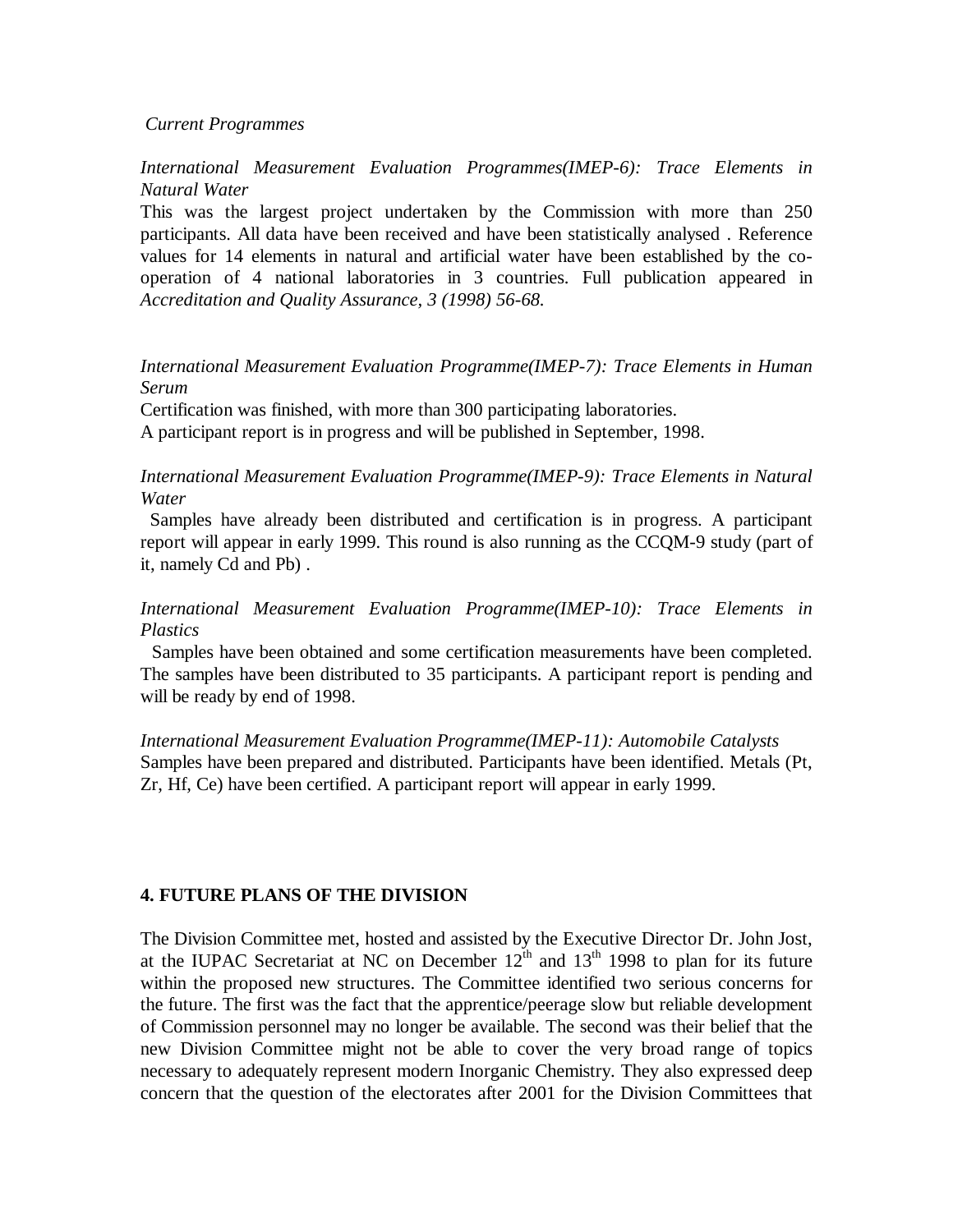are destined to be the kernel of the future scientific work of the Union had not even been addressed. Setting aside these serious reservations the future plan developed for the Division within the framework of the proposed changes is set out below.

#### *The Division Committee*

In line with recommended procedures a Nominating Committee was chosen to select a slate of candidates for the election of the new Division Committee at Berlin. Its external members were: J. M. Thomas (U.K.), I. Bertini (Italy) and F. G. Hawthorne (U.S.A.) while D. H. Busch (Secretary) and L.Schultz (Chair II.1) will serve from the current Committee. This Nominating Committee, which represents the very wide range of interests of the Division, is currently working to produce a list of candidates that will present the electors with real choices. The Division decided to continue for the next biennium its practice of including its Commission Chairs, as members of the Division Committee but will elect five new TMs at Berlin to bring the strength of the Committee up to ten. In the interests of continuity the Division decided that four Commission chairs should become TMs of the Division committee in 2001: in addition two new TMs should be elected. This would bring the total number of TMs on the Division Committee to 12, which exceeds the suggested limit of 10. However the Division Committee believed that because of the breath of the field it might be necessary to request further expansion of the Division Committee in the future.

#### *The Division Structure in the Immediate Future.*

After a detailed review of its current activities and of its future needs the Committee decided that the work of the Division could be most effectively managed in the new structure by organising its projects under three Co-ordinating Groups. These would seek to reflect the scope of modern Inorganic Chemistry and would be in the broad subject areas of 'Elements', 'Molecular Species and 'Materials'. They would be small, consist typically of 4-5 project leaders and their memberships would be subject to change being determined at any time by the Division's funded projects. The Committee believes that in common with industry and other research institutions who manage in project-based environments these Co-ordinating Groups would provide the knowledgeable leadership vital to advance the various separate areas. It will be obvious from the responses of the individual Commissions briefly reported below that they did not all accept that their work could be continued under the proposed project-driven system. However they did accept that the Co-ordinating Groups presented a possible way forward and it is intended that exploratory inaugural meetings of these groups will be held at Berlin.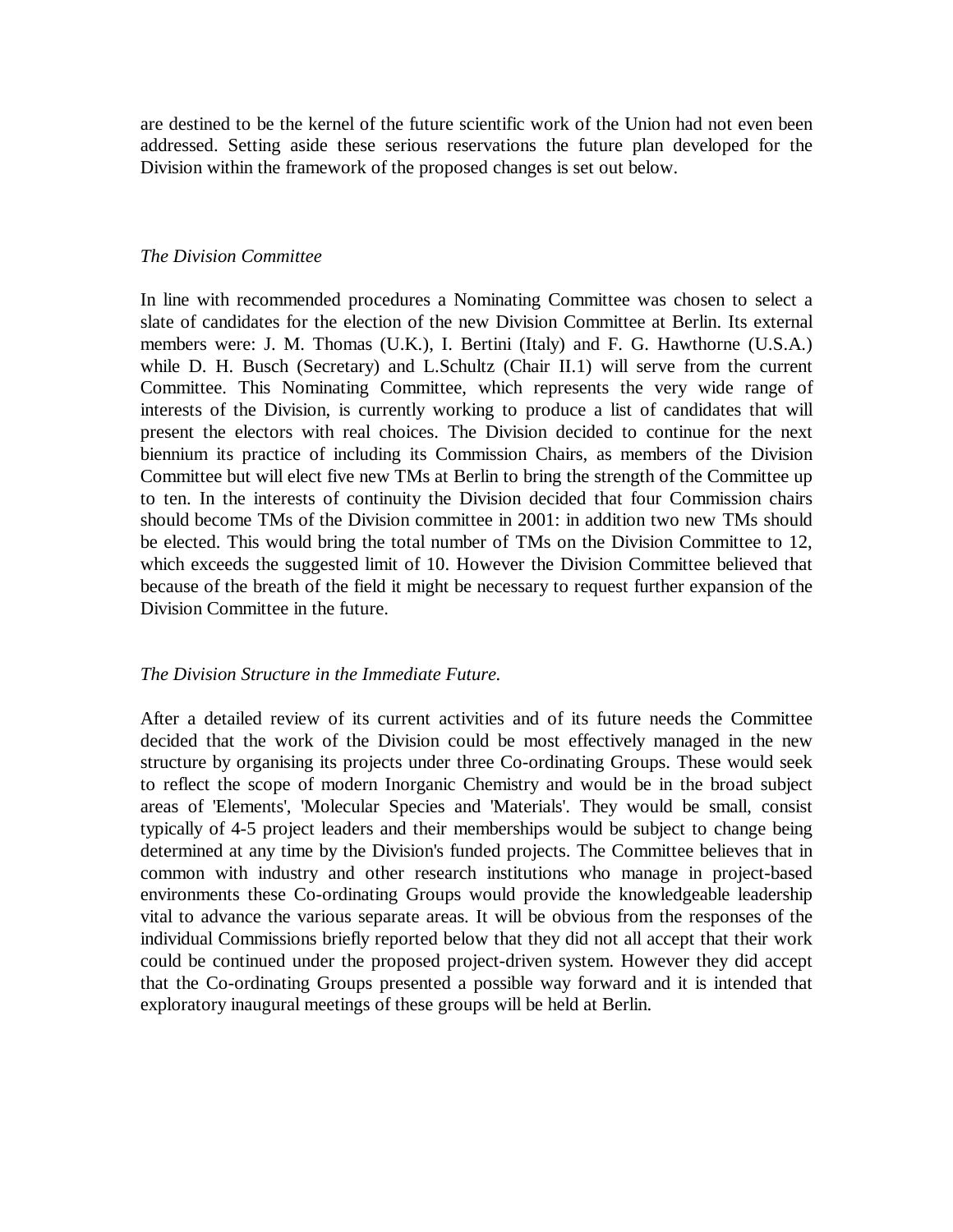#### *The Responses of the Commissions.*

Commission II.1 *Commission on Atomic Weights and Isotopic Abundances* The work of this Commission is unique and needs to continue because of its great benefit to society at large. Clearly some adjustments are possible and the work on isotopic abundances should be emphasised because of its importance in areas such as medicine and forensics. The problem identified here was how to handle under the new structures a project that was truly on going. The Chair stressed the crucial role of the Commission as a rallying point about which the various sub-committees could operate and will discuss with his Commission members as to whether they should request the Commission to be continued after 2001.

#### Commission II.2 *Commission on Nomenclature of Inorganic Chemistry*

The imposition of precise timelines on volunteers was seen as an added burden and it was considered unlikely that the necessary larger fraction of a volunteer's discretionary time needed would be forthcoming. The need for historical continuity and the training of new members is vital in the work of this Commission and is a problem with which II-1 is already struggling. Although it found it difficult to envisage how the new system would work the Commission regarded the retention of a core of informed and experienced individuals in the Co-ordinating Groups as being a possible way forward.

### Commission II.3 *Commission on High Temperature Materials and Solid State Chemistry*

The proposed changes in IUPAC should cause no special problems since they would represent only minor changes from present practice. The major problems that worry the Commission were (i) recruitment of effective project members and (ii) initiation of suitable IUPAC projects. The effectiveness of the Co-ordinating Groups in addressing these problems could not be predicted.

# Commission II.4 *Commission on Isotope Specific Measurements as Traceable References*

Geographical dispersion and internationalisation of the Commission's tasks have been proceeding since the GA at Geneva with affiliation to and sponsorship by IUPAC being essential for the level of co-operation achieved. The Chair stressed that the activities were large multinational co-ordinated studies with timelines of 4-6 years with an expectation of two to four such projects running simultaneously. The work did not fall easily into the types of projects envisioned in the new structures for the Union.

# **SUMMARY**

The commissions of Division II cover very diverse areas of modern inorganic chemistry. They provide unique fundamental and essential core information and standards on the atomic weights of the elements, on their terrestrial and non-terrestrial isotopic abundances, on isotope specific measurements as traceable references, on inorganic nomenclature, and